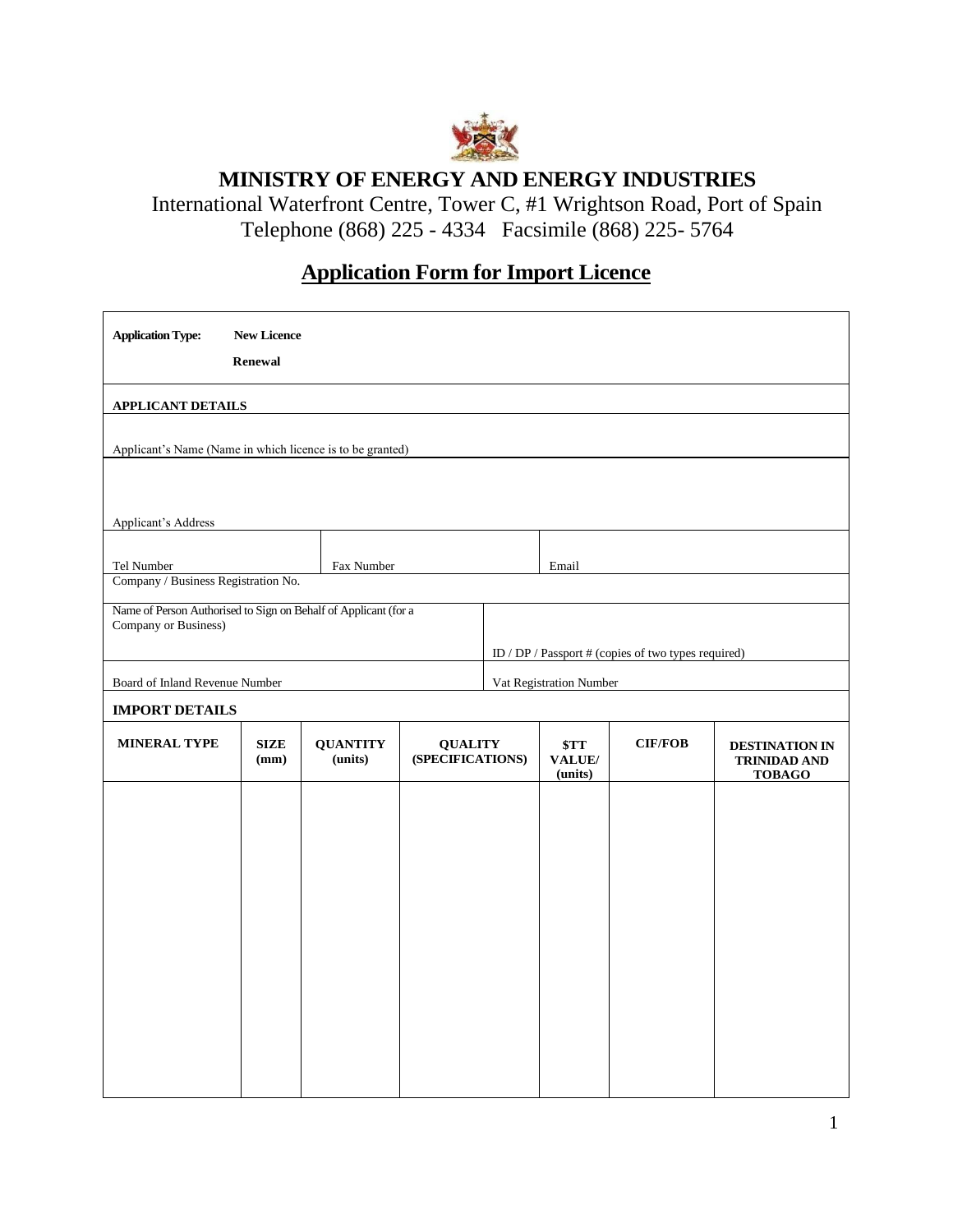| <b>IMPORT PURPOSE</b>                                                                            |                   |  |  |  |  |  |
|--------------------------------------------------------------------------------------------------|-------------------|--|--|--|--|--|
| (please tick)                                                                                    | $\left( 0\right)$ |  |  |  |  |  |
| Trade<br>Personal<br>Sample                                                                      |                   |  |  |  |  |  |
| Other (please state proposed use)                                                                |                   |  |  |  |  |  |
| Is the proposed mineral import for use in any contract awarded to your<br>company?               | Yes<br>No         |  |  |  |  |  |
| demand timing.<br>If yes, please specify contract nature, proposed contract duration and mineral |                   |  |  |  |  |  |
| Is the Type, Quantity and Quality of minerals to be imported available in Trinidad and Tobago?   |                   |  |  |  |  |  |
| <b>FOREIGN SELLER DETAILS</b>                                                                    |                   |  |  |  |  |  |
| Seller Name                                                                                      |                   |  |  |  |  |  |
| Seller Address                                                                                   |                   |  |  |  |  |  |
| Name of Mine (source of minerals)                                                                |                   |  |  |  |  |  |
| <b>Address of Mine</b>                                                                           |                   |  |  |  |  |  |
| <b>APPLICANT IMPORT HISTORY</b>                                                                  |                   |  |  |  |  |  |
| Have you ever imported minerals before?                                                          | <b>Yes</b>        |  |  |  |  |  |
| If yes, state number of times in past 5 years:                                                   | No                |  |  |  |  |  |
| Previous Import Origin(s) and Quantities                                                         |                   |  |  |  |  |  |
| <b>Additional Remarks/ Details</b>                                                               |                   |  |  |  |  |  |

## **DECLARATION/UNDERTAKING**

In accordance with section 45 (3) (b) of the Minerals Act, Chap 61:03, I \_\_\_\_\_\_\_\_\_\_\_\_\_\_\_\_\_\_\_\_\_\_\_\_\_\_\_\_\_\_\_\_\_\_\_\_\_ hereby declare that the particulars and the statements made in this application are true and correct to the best of my knowledge and belief and nothing has been concealed or held therefrom. I understand that it is an offense, punishable by a fine and imprisonment, to make a false declaration.

S i g n a t u r e o f t h e A p p l i c a n t D a t e \_ \_ \_\_\_/\_\_\_/\_\_\_\_\_\_ (dd/mm/yyyy)